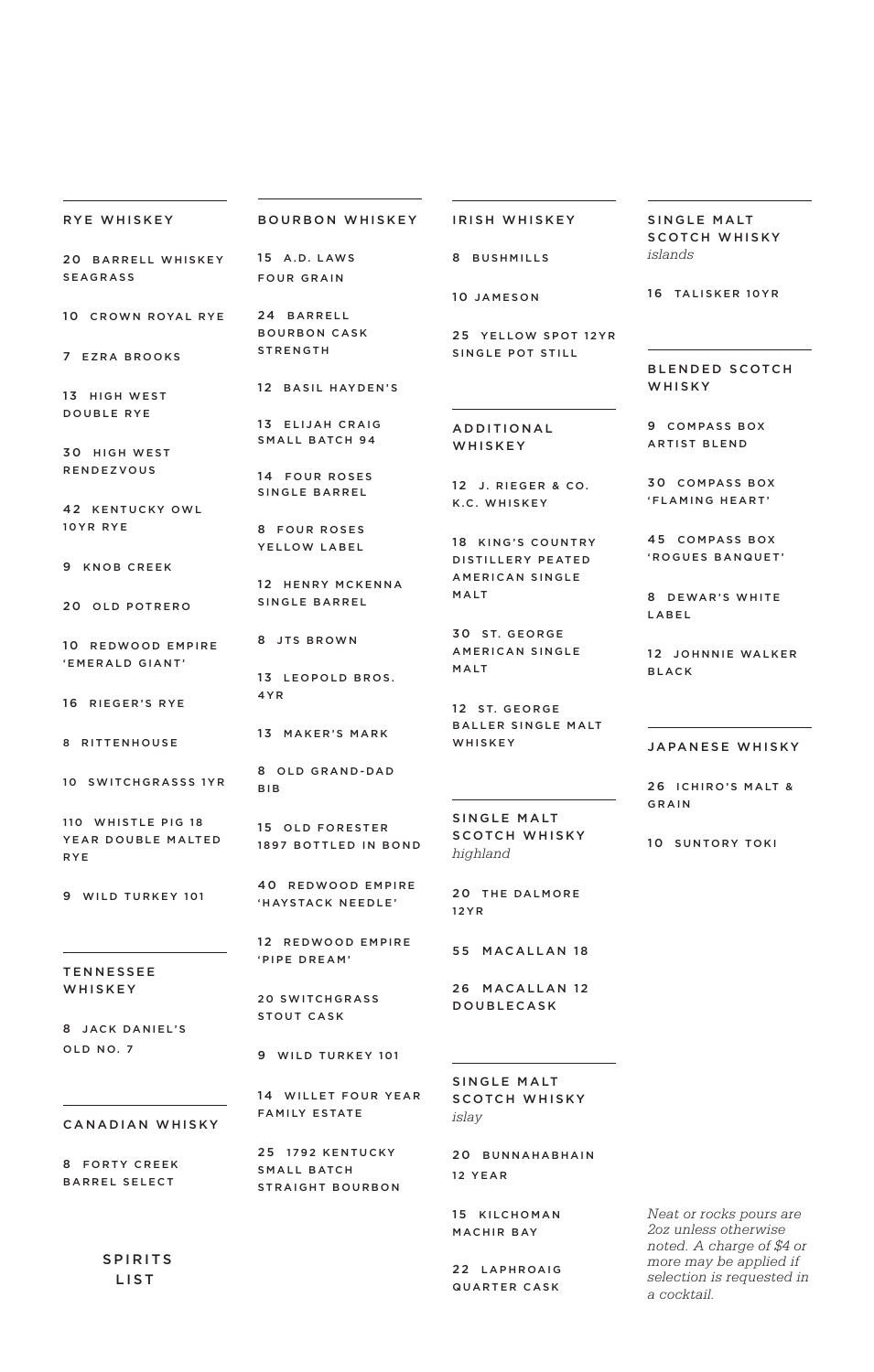## VODKA

# RUM/SUGARCANE

10 BELVEDERE 12 CHOPIN RYE 10 GREY GOOSE 9 KETEL ONE 8 APPLETON ESTATE SIGNATURE 9 CLARIN MILOT 9 EL DORADO 12

9 KETEL ONE CITROEN

8 TITO'S

G I N

9 BEEFEATER

16 GRANICERA

TOWN

14 HAYMAN'S OLD

10 HENDRICK'S

NAVY STRENGTH

14 MONKEY 47

10 ST. GEORGE TERROIR

12 TANQUERAY

26 FOURSQUARE EMPERY

> 20 FOURSQUARE INDELIBLE

20 FOURSQUARE 2007 VINTAGE

- 8 HAMILTON 86
- 9 NOVO FOGO SILVER

12 THE BOTANIST 10 PROBITAS WHITE

> 12 RHUM PÉRE LABAT AGRICOLE BLANC

18 RIVER'S RUM

8 RUM-BAR GOLD

10 LEOPOLD BROS. 8 HOUSE SPICED RUM-BAR GOLD

> 8 RUM-BAR WHITE OVERPROOF

> > 8 RUMFIRE OVERPROOF

8 SMITH & CROSS

AGAVE *mezcal*

8 BANHEZ *artesanal espadin*

25 BOZAL CHINO VERDE

15 DERRUMBES MEZCAL DURRANGO *nobre de dios*

14 LA VENENOSA S I E R R A O C C I D E N TA L RAICILLA *mascota, jalisco*

13 MADRE *artesanal espadin*

24 MEZCAL VAGO C U I X E *candelaria yelgolé*

19 MEZCAL VAGO ENSAMBLE EN BARRO *sola de vega*

39 MEZONTE LORENZO VIRGEN *jalisco*

AGAVE *tequila*

17 ARTENOM 1414

8 CORVINO TEQUILA BLEND

44 EL TEQUILEÑO REPOSADO RARE TEQUILA

12 GRAN DOVEJO REPOSADO

65 JOSE CUERVO RESERVA DE LA FAMILIA EXTRA AÑEJO

10 LA GRITONA R E P O S A D O

12 PASOTE BLANCO

25 PATRON EXTRA ANEJO

# SOTOL

12 LA HIGUERA DASYLIRION SOLO

# ABSINTHE

14 ST. GEORGE VERTE *california* 

> *Neat or rocks pours are 2oz unless otherwise noted. A charge of \$4 or more may be applied if selection is requested in a cocktail.*

 SPIRITS LIST